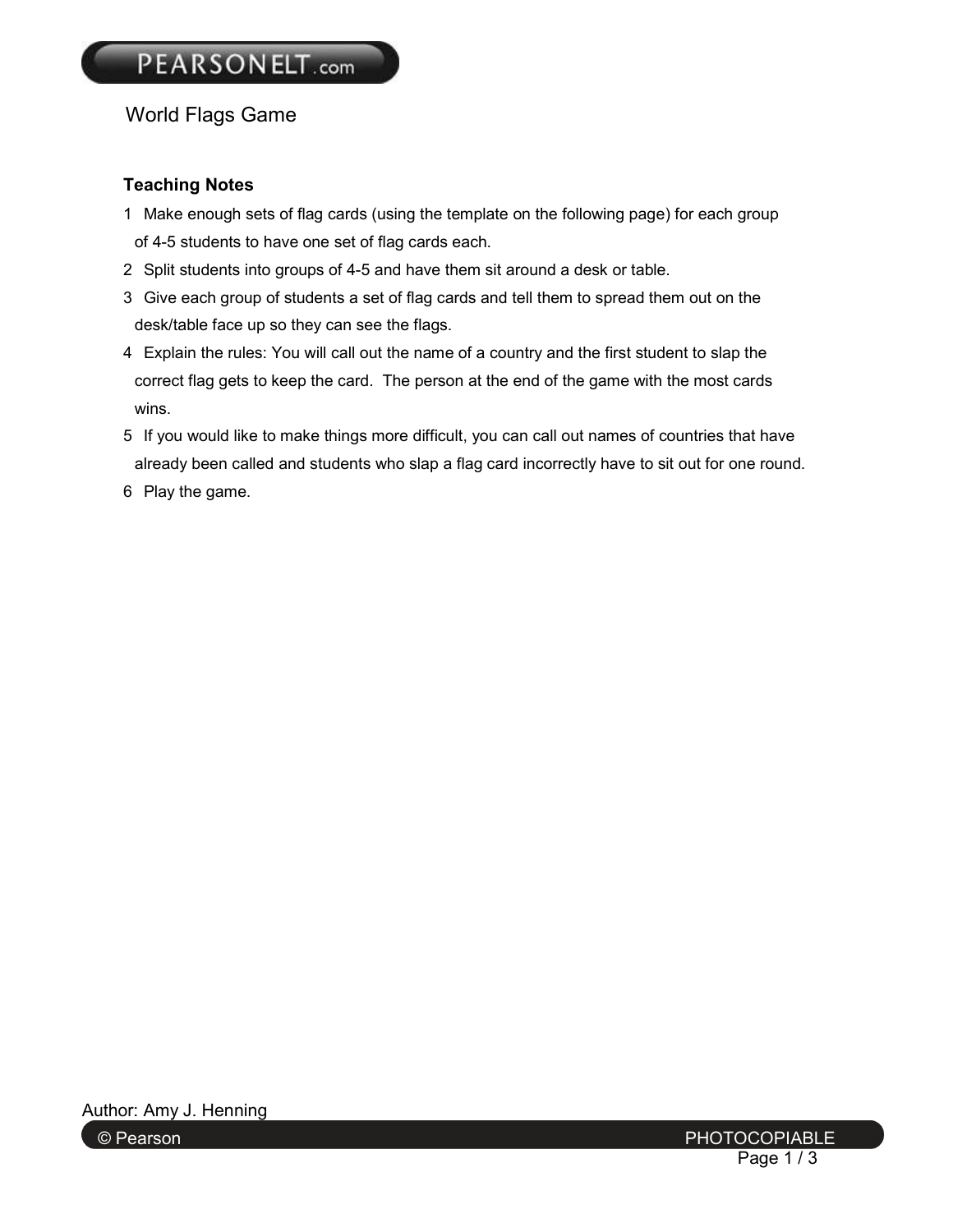## World Flags Game

*Card Templates:* 



Author: Amy J. Henning